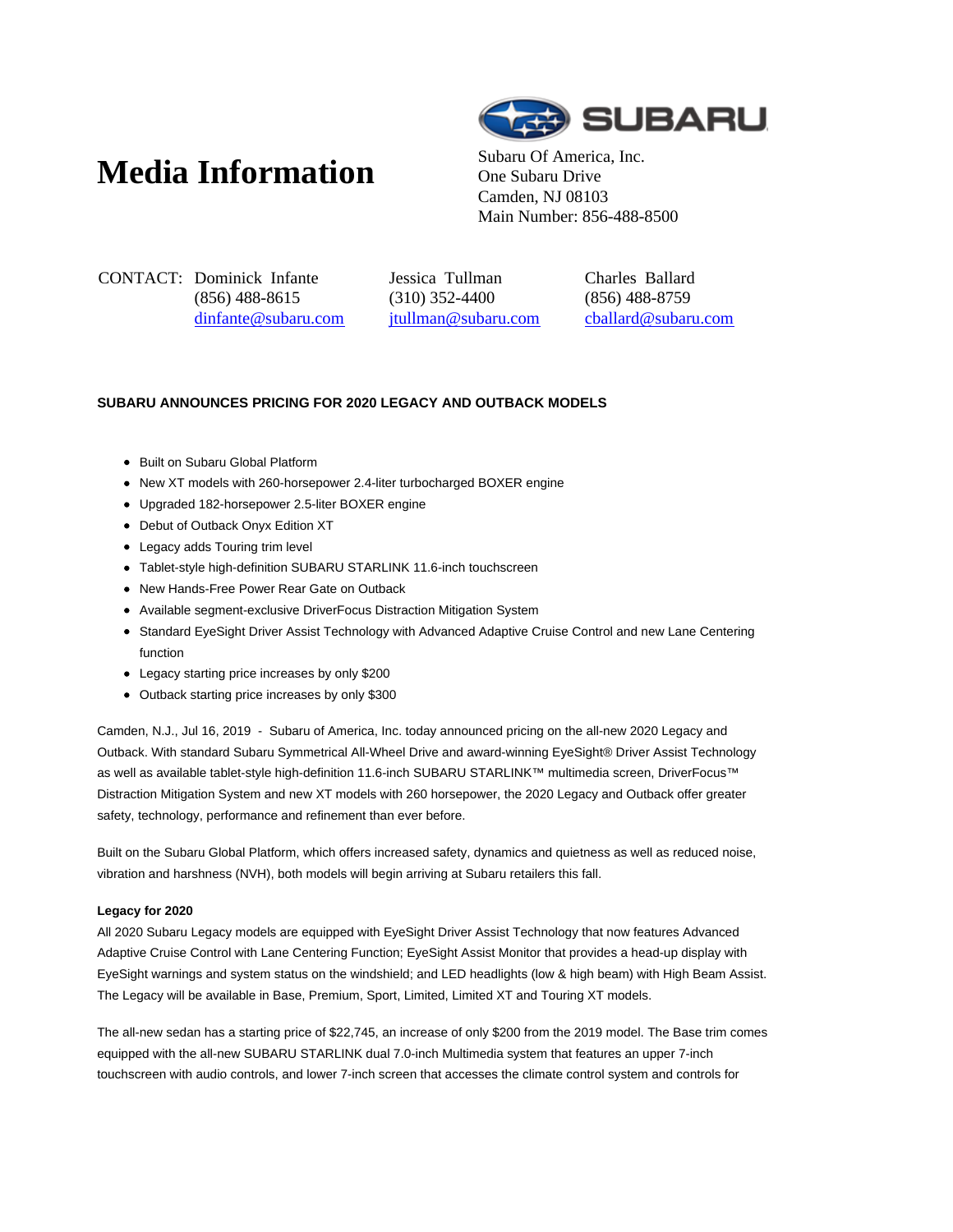EyeSight and other vehicle systems. The multimedia system audio features include AM/FM/HD Radio; Apple CarPlay™ and Android™ Auto; SiriusXM (with 4-month audio and 3-years Travel Link®); new STARLINK apps; and Clari-Fi music restoration.

The entry-level trim is also equipped with standard Subaru Symmetrical All-Wheel Drive and Active Torque Vectoring and is powered by a new version of the 2.5-liter SUBARU BOXER engine. The revised engine produces 182 hp and 176 lb-ft of torque and is paired with standard Lineartronic® CVT (continuously variable transmission) with new 8-speed manual shift mode and steering wheel paddle shift control switches. The 2.5-liter engine comes standard with Auto Start-Stop for improved fuel efficiency and achieves up to 35 mpg.

The 2020 Legacy Premium begins at \$24,995. Upgrades over the Base trim include All-Weather Package (heated front seats, heated exterior mirrors and windshield wiper de-icer), leather-wrapped steering wheel, dual-zone automatic climate control system and a 10-way power driver seat that includes power lumbar support. The Premium now comes standard with power-folding exterior mirrors in matching body color with integrated turn signal.

The Legacy Premium, Sport and Limited feature as standard the all-new SUBARU STARLINK 11.6-inch Multimedia Plus system with an 11.6-inch high-resolution touchscreen with on-screen controls for audio, HVAC and vehicle features; combination meter integration; smartphone integration with Apple CarPlay™, Android™ Auto and new STARLINK SmartDeviceLink™ apps; Bluetooth® hands-free phone and audio streaming connectivity; AM/FM stereo; SiriusXM® All Access Radio and SiriusXM Travel Link®; HD Radio® and over-the-air updates. STARLINK Connected Services are available as an opt-in feature on Premium and above trims.

The first of two option packages for the Premium includes Blind-Spot Detection with Lane Change Assist and Rear-Cross Traffic Alert, Keyless Access with Push-Button Start and LED fog lights. The second package adds a Power Moonroof and the top-of-the-line STARLINK 11.6-inch Multimedia Navigation system.

The 2020 Subaru Legacy Sport starts at \$26,945. The Sport upgrades the Premium trim with unique 18-inch sportstyled wheels in black finish, sport-type front grille, body color rocker trim and trunk spoiler, LED fog lights and exterior mirrors in Crystal Black Silica finish. Exclusive to the Sport are a two-tone cloth interior with red accent stitching, carbon fiber finish patterned trim and leather-wrapped steering wheel with red stitching.

The Legacy Sport has an available option package with Power Moonroof, STARLINK 11.6-inch Multimedia Navigation system, Reverse Automatic Braking and Blind-Spot Detection with Lane Change Assist and Rear Cross-Traffic Alert.

The 2020 Legacy Limited, with a starting price of \$29,745, adds luxury features including perforated leather-trimmed upholstery, heated rear seat backs and cushions, rear-seat air conditioner outlets and a 10-way power driver's seat with two-position memory and power lumbar support. Also, the Limited has an 8-way power front passenger seat, 18 inch aluminum alloy wheels in black with machine finish, LED fog lights, Keyless Access with Push-Button Start, Reverse Automatic Braking, Steering Responsive Headlights and Blind-Spot Detection with Lane Change Assist and Rear Cross-Traffic Alert. The exterior side mirrors now feature two-position memory and auto-tilt for passenger mirror while in reverse.

The Limited has an option package with STARLINK 11.6-inch Multimedia Navigation system, Power Moonroof, Heated Steering Wheel, and DriverFocus Distraction Mitigation System.

At \$34,195, the Legacy Limited XT adds the new 260-horsepower 2.4-liter direct-injection SUBARU BOXER® engine paired with a high-torque Lineartronic CVT with 8-speed manual control and steering wheel paddle shift control switches. The turbocharged engine comes standard with Auto Start-Stop for improved fuel efficiency and achieves up to 32 mpg. The Limited XT also adds the STARLINK 11.6-inch Multimedia Navigation system, Power Moonroof, Heated Steering Wheel, insulated front door glass and DriverFocus Distraction Mitigation System to its list of standard features.

Another first for the 2020 Legacy is the addition of the Touring trim. The top trim is part of the new XT model lineup.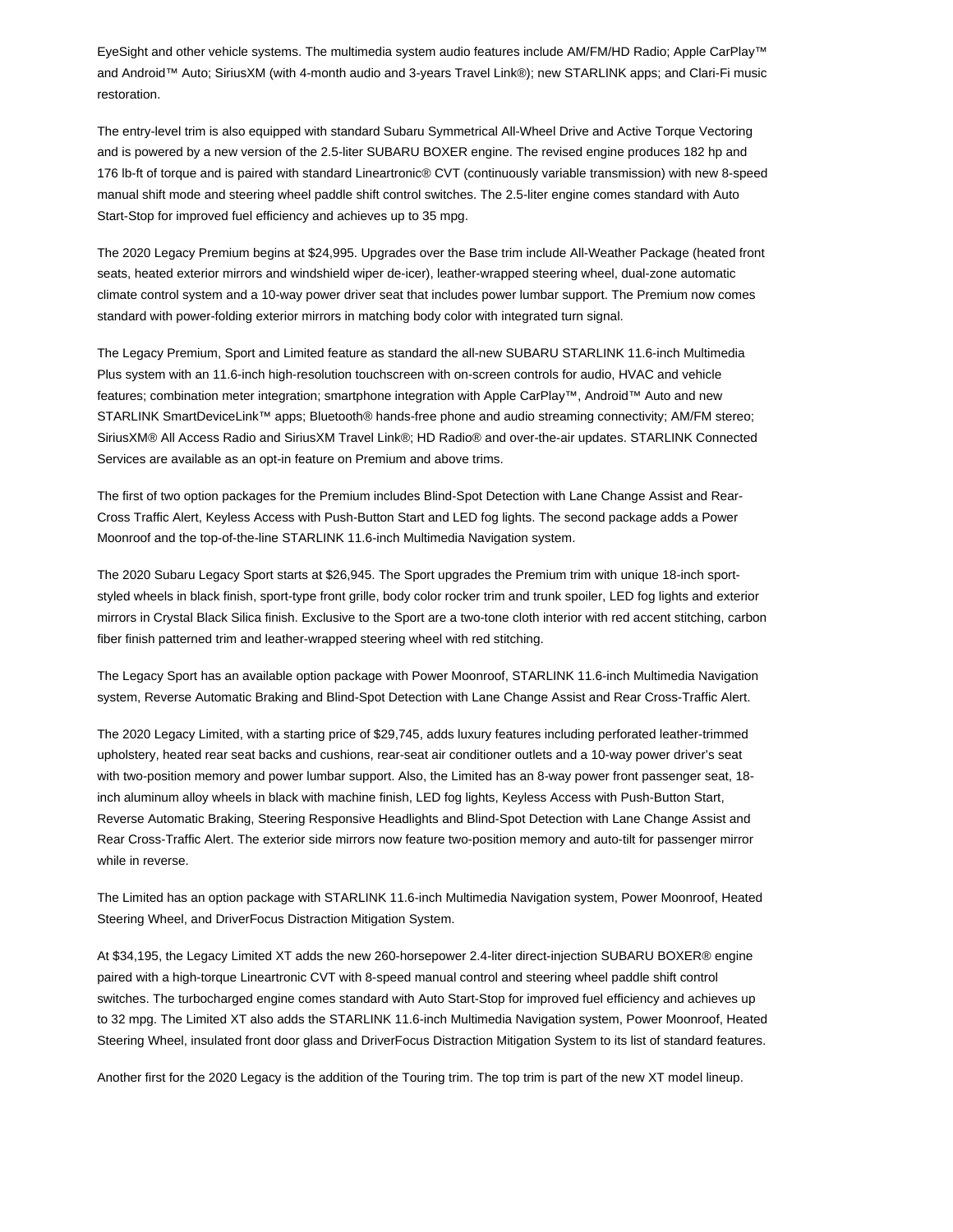The Legacy Touring XT builds on the Limited XT with the addition of a Front View Monitor, exterior mirrors with satin finish and a Nappa leather interior. The Legacy Touring XT is priced at \$35,895.

#### **Outback for 2020**

The 2020 Subaru Outback delivers the optimal blend of SUV capability and car-like ride and handling with standard Subaru Symmetrical All-Wheel Drive, Active Torque Vectoring, Vehicle Dynamics Control and X-MODE with Hill Descent Control. The 8.7 inches of ground clearance for all Outback models are greater than that in many SUVs, yet the Outback maintains a comfortably low step-in height for both front and rear passenger entry. The legendary SUV offers all-new tablet-style 11.6-inch SUBARU STARLINK Multimedia systems with integrated center information display; DriverFocus™ Distraction Mitigation System; new Hands-Free Rear Power Gate; and new XT models with 260 horsepower. For the first time in Outback, available in-vehicle Wi-Fi hotspot provides smooth internet access via highspeed LTE™ communications. Built on the Subaru Global Platform, which provides increased safety, dynamics and quietness as well as reduced noise, vibration and harshness (NVH), the Outback will be available in Base, Premium, Limited, Touring, Onyx Edition XT, Limited XT and Touring XT models.

All 2020 Subaru Outback models are equipped with EyeSight Driver Assist Technology that now features Advanced Adaptive Cruise Control with Lane Centering Function; EyeSight Assist Monitor that offers a head-up display with EyeSight warnings and system status on the windshield; LED headlights (low & high beam) with High Beam Assist; and roof rails with tie down points and integrated crossbars.

The new Outback has a starting price of \$26,645, an increase of only \$300 from the 2019 model. The Base trim comes equipped with the SUBARU STARLINK dual 7.0-inch Multimedia system that features an upper 7-inch touchscreen with audio controls, and lower 7-inch screen that accesses the climate control system and controls for EyeSight, X-MODE and other vehicle systems. The multimedia system audio features include AM/FM/HD Radio; Apple CarPlay™ and Android™ Auto; SiriusXM (with 4-month audio and 3-years Travel Link®; new STARLINK apps; and Clari-Fi music restoration.

The entry-level trim is powered by a new version of the 2.5-liter SUBARU BOXER engine. The revised engine produces 182 hp and 176 lb-ft of torque and is paired with a standard Lineartronic® CVT (continuously variable transmission) with new 8-speed manual shift mode and steering wheel paddle shift controls switches. Standard Auto Start-Stop helps the 2.5-liter BOXER achieve up to 33 mpg, while an 18.5-gallon fuel tank helps Outback achieve a range of more than 600 miles on a single fill-up.

Priced from \$28,895, the Outback Premium adds the All-Weather Package (heated front seats, heated exterior mirrors and windshield wiper de-icer), dual-zone automatic climate control system, LED fog lights, 10-way power driver's seat with power lumbar support, leather-wrapped steering wheel and dash panel with silver or ivory stitching, auto-up/autodown front windows, single-touch lifting cargo cover, 2.1A USB ports in rear center console (dual) and foldable bodycolor side mirrors with integrated turn signal.

The Outback Premium, Limited and Onyx Edition XT trims feature as standard the all-new SUBARU STARLINK 11.6 inch Multimedia Plus system with an 11.6-inch high-resolution touchscreen with on-screen controls for audio, X-MODE, HVAC and vehicle features; combination meter integration; smartphone integration with Apple CarPlay™, Android™ Auto and new STARLINK SmartDeviceLink™ apps; Bluetooth® hands-free phone and audio streaming connectivity; AM/FM stereo; SiriusXM® All Access Radio and SiriusXM Travel Link®; HD Radio® and over-the-air updates. STARLINK Connected Services are available as an opt-in feature on Premium and above trims.

The first of two option packages for Outback Premium includes Blind-Spot Detection with Lane Change Assist and Rear Cross-Traffic Alert, Keyless Access with Push-Button Start and Hands-Free Power Rear Gate. A second package also includes Power Moonroof and the top-of-the-line STARLINK 11.6-inch Multimedia Navigation system.

The Outback Limited is priced from \$33,445 and increases luxury with perforated leather-trimmed upholstery, gloss black with silver metallic finish interior trim and 18-inch aluminum alloy wheels in black with machine finish. For added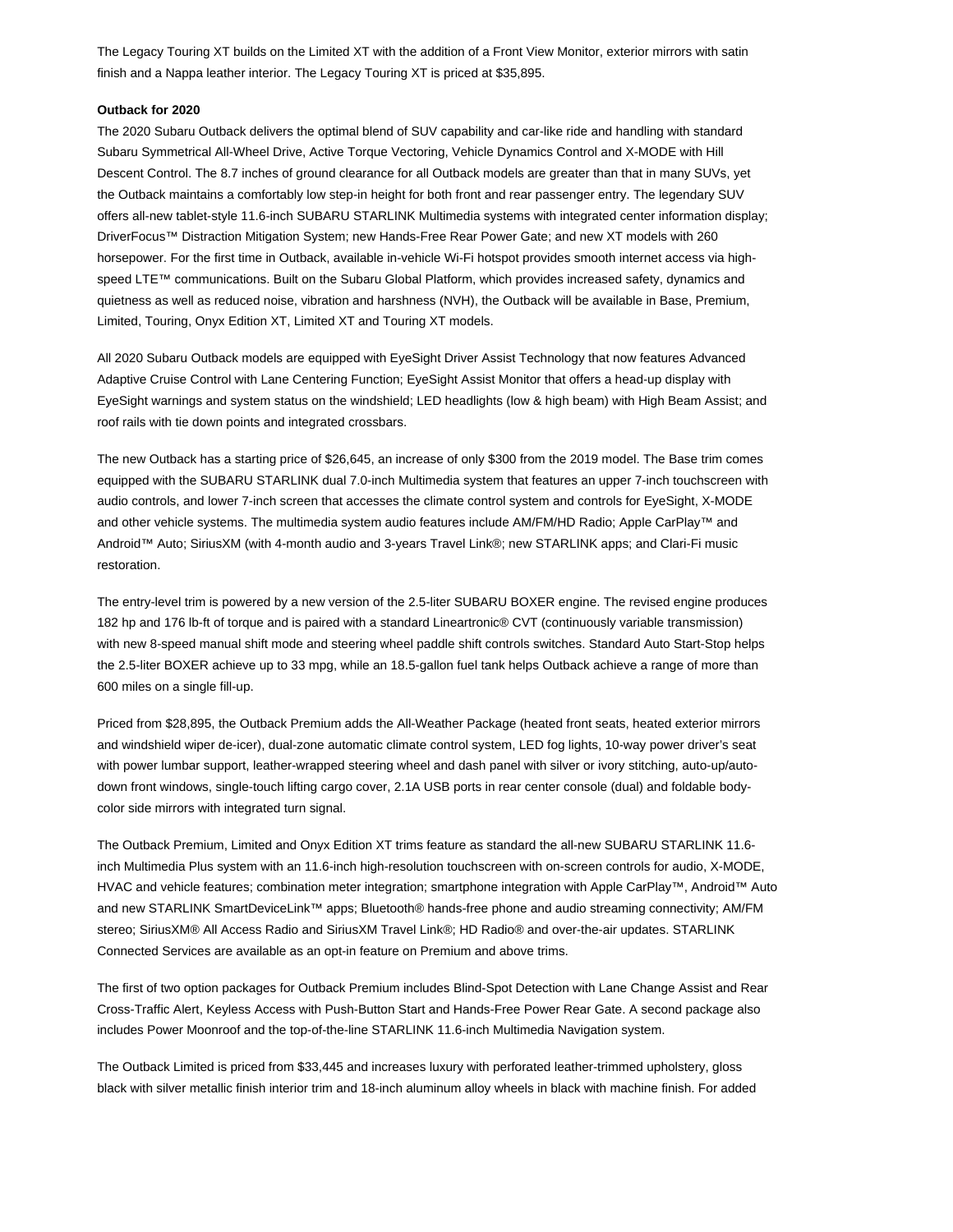comfort and convenience, the Limited trim comes standard with 10-way power driver seat with two-position memory, 8 way power passenger seat, Hands-Free Power Rear Gate, heated rear seats and rear-seat air conditioner outlets. The Limited trim also adds Keyless Access with Push-Button Start, Reverse Automatic Braking, and exterior side mirrors with two position memory and auto-tilt for passenger mirror while in reverse.

The Outback Limited has available an option package with STARLINK 11.6-inch Multimedia Navigation system, Power Moonroof, Heated Steering Wheel, and DriverFocus Distraction Mitigation System.

The Outback Touring, priced at \$37,345, is distinguished by chrome pillar trim and door handle inserts; exterior mirrors with satin chrome finish; and roof rails with tie-down points and integrated cross bars in silver finish. The Outback Touring interior features Java Brown Nappa leather upholstery with tan stitching. Standard amenities above the Limited trim include Ventilated Front Seats, Power Moonroof, Heated Steering Wheel, STARLINK 11.6-inch Multimedia Navigation system and DriverFocus Distraction Mitigation System.

For the first time since 2009, the Outback lineup offers a turbocharged engine. Standard on XT models, the 2.4-liter turbocharged BOXER engine delivers robust all-around performance with 260 horsepower at 5,600 rpm and 277 lb-ft of torque at 2,000 rpm and is paired with a high-torque Lineartronic CVT with 8-speed manual control and steering wheel paddle shift control switches. The turbocharged engine comes standard with Auto Start-Stop for improved fuel efficiency and achieves up to 30 mpg.

The new 2020 Onyx Edition XT starts at \$34,895 and features exterior elements, 18-inch alloy wheels and badging in black-finish, as well as an exclusive gray two-tone interior. Further, the seats are wrapped in a new water-repellant durable StarTex™ material. The Onyx Edition XT builds on the Premium trim and adds the new Hands-Free Power Rear Gate; Front View Monitor; full-size spare tire; and, for increased capability in a wider range of environmental conditions, exclusive Dual-Mode X-MODE.

The Onyx Edition has an available option package with STARLINK 11.6-inch Multimedia Navigation system, Power Moonroof and Reverse Automatic Braking.

At \$37,745, the Outback Limited XT builds on the 2.5-liter Limited with standard features including STARLINK 11.6-inch Multimedia Navigation system, Power Moonroof, Heated Steering Wheel, insulated front door glass and DriverFocus Distraction Mitigation System.

Outback Touring XT is priced at \$39,695 and builds on the Touring by adding insulated front door glass and dual/single outlet tailpipes.

SUBARU STARLINK Safety and Security systems offer two packages that are among the most affordable in the industry. The STARLINK Safety Plus package includes SOS Emergency Assistance, Enhanced Roadside Assistance, Automatic Collision Notification, Maintenance Notifications, Monthly Vehicle Health Report and Diagnostic Alerts. For even greater peace of mind, the STARLINK Safety Plus & Security Plus Package adds Stolen Vehicle Recovery Service, Vehicle Security Alarm Notification, Remote Lock/Unlock, Remote Horn and Lights and Remote Vehicle Locator.

| 2020 Legacy       |                     |                                         |             |                                                    |
|-------------------|---------------------|-----------------------------------------|-------------|----------------------------------------------------|
| <b>Model/Trim</b> | <b>Transmission</b> | <b>Applicable</b><br><b>Option Code</b> | <b>MSRP</b> | MSRP+<br><b>Destination and</b><br><b>Delivery</b> |
| Legacy            | <b>CVT</b>          | 01,02                                   | \$22,745    | \$23,645                                           |
|                   |                     |                                         |             |                                                    |

The Legacy and Outback are built at Subaru of Indiana Automotive (SIA) in Lafayette, IN.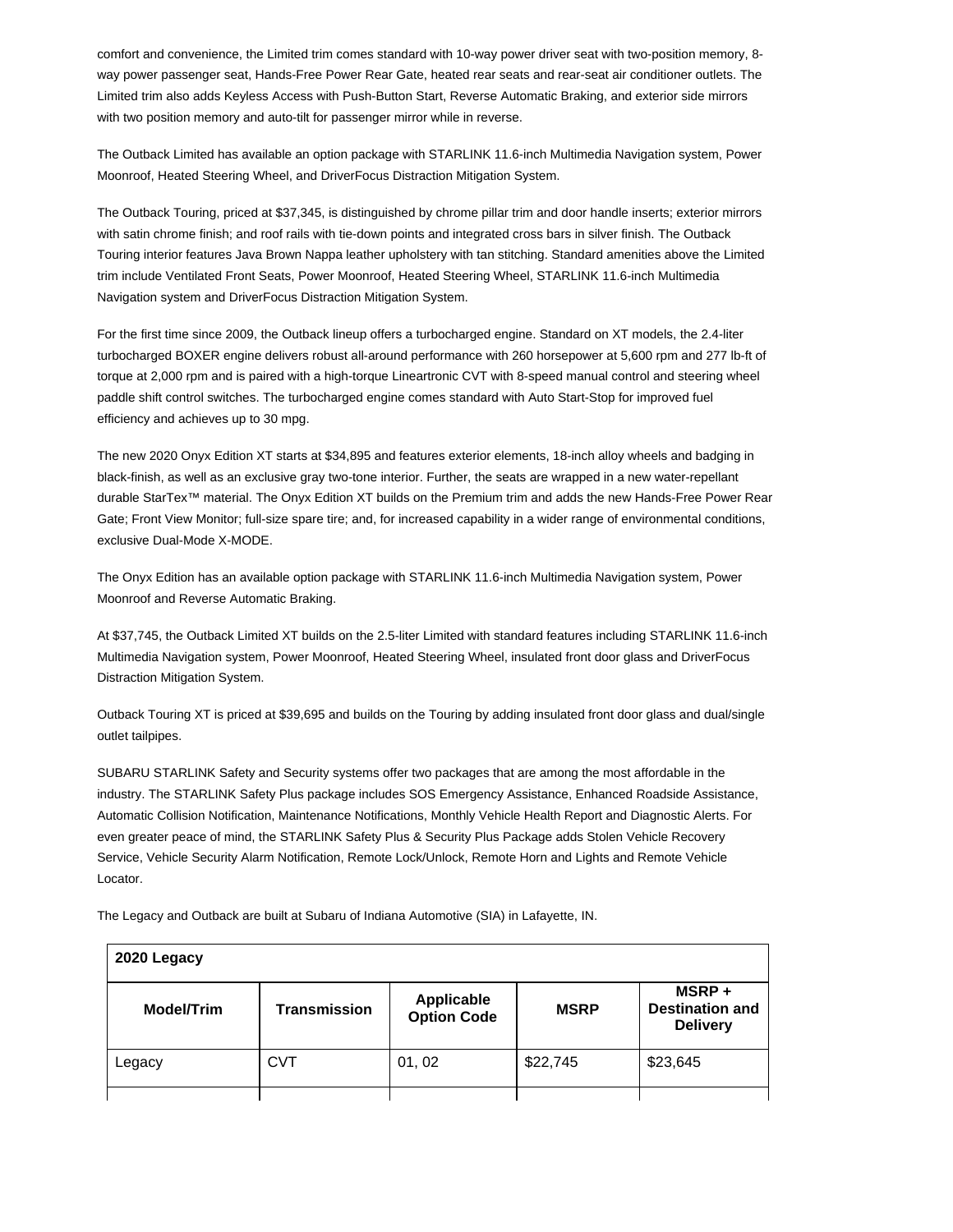| Legacy Premium    | <b>CVT</b> | 11, 13, 15 | \$24,995 | \$25,895 |
|-------------------|------------|------------|----------|----------|
| Legacy Sport      | <b>CVT</b> | 21, 27     | \$26,945 | \$27,845 |
| Legacy Limited    | CVT        | 31, 34     | \$29,745 | \$30,645 |
| Legacy Limited XT | CVT        | 32         | \$34,195 | \$35,095 |
| Legacy Touring XT | CVT        | 41         | \$35,895 | \$36,795 |

| 2020 Legacy Option Packages |                                                                                                                                                                           |             |  |
|-----------------------------|---------------------------------------------------------------------------------------------------------------------------------------------------------------------------|-------------|--|
| Code                        | <b>Description</b>                                                                                                                                                        | <b>MSRP</b> |  |
| 01, 11, 21, 31,<br>32, 41   | Standard Model                                                                                                                                                            | N/A         |  |
| 02                          | Alloy Wheel Package                                                                                                                                                       | \$350       |  |
| 13                          | Blind-Spot Detection w/ Rear Cross-Traffic Alert +<br>Keyless Access & Push-Button Start + LED Fog lights                                                                 | \$1,000     |  |
| 15                          | Blind-Spot Detection w/ Rear Cross-Traffic Alert +<br>Keyless Access & Push Button Start + LED Fog lights<br>+ Power Moonroof + 11.6-inch Multimedia Navigation<br>System | \$2,595     |  |
| 27                          | Blind-Spot Detection w/ Rear Cross-Traffic Alert +<br>Power Moonroof + Reverse Automatic Braking + 11.6-<br>inch Multimedia Navigation System                             | \$2,245     |  |
| 34                          | Power Moonroof + 11.6-inch Multimedia Navigation<br>System + Heated Steering Wheel + Driver Focus<br>(Distraction Mitigation System)                                      | \$2,045     |  |

| 2020 Outback                      |                     |                                         |             |                                                    |
|-----------------------------------|---------------------|-----------------------------------------|-------------|----------------------------------------------------|
| <b>Model/Trim</b>                 | <b>Transmission</b> | <b>Applicable</b><br><b>Option Code</b> | <b>MSRP</b> | MSRP+<br><b>Destination and</b><br><b>Delivery</b> |
| Outback                           | <b>CVT</b>          | $^{\circ}$ 01                           | \$26,645    | \$27.655                                           |
| Outback Premium                   | <b>CVT</b>          | 11, 13, 15                              | \$28,895    | \$29,905                                           |
| <b>Outback Limited</b>            | <b>CVT</b>          | 31, 34                                  | \$33,445    | \$34,455                                           |
| <b>Outback Touring</b>            | <b>CVT</b>          | 41                                      | \$37.345    | \$38,355                                           |
| <b>Outback Onyx Edition</b><br>XT | <b>CVT</b>          | 21, 22                                  | \$34,895    | \$35,905                                           |
| <b>Outback Limited XT</b>         | <b>CVT</b>          | 32                                      | \$37,745    | \$38,755                                           |
| <b>Outback Touring XT</b>         | <b>CVT</b>          | 41                                      | \$39,695    | \$40,705                                           |

| 2020 Outback Option Packages |                                                                                                                                                                                       |             |  |
|------------------------------|---------------------------------------------------------------------------------------------------------------------------------------------------------------------------------------|-------------|--|
| Code                         | <b>Description</b>                                                                                                                                                                    | <b>MSRP</b> |  |
| 01, 11, 21, 31,<br>32, 41    | <b>Standard Model</b>                                                                                                                                                                 | N/A         |  |
| 13                           | Blind-Spot Detection w/ Rear Cross-Traffic Alert +<br>Keyless Access & Push-Button Start + Hands-Free<br><b>Power Rear Gate</b>                                                       | \$1,400     |  |
| 15                           | Blind-Spot Detection w/ Rear Cross-Traffic Alert +<br>Keyless Access & Push Button Start + Hands-Free<br>Power Rear Gate + Power Moonroof + 11.6-inch<br>Multimedia Navigation System | \$2,995     |  |
| 22                           | Power Moonroof + 11.6-inch Multimedia Navigation<br>System + Reverse Automatic Braking                                                                                                | \$1,845     |  |
|                              |                                                                                                                                                                                       |             |  |